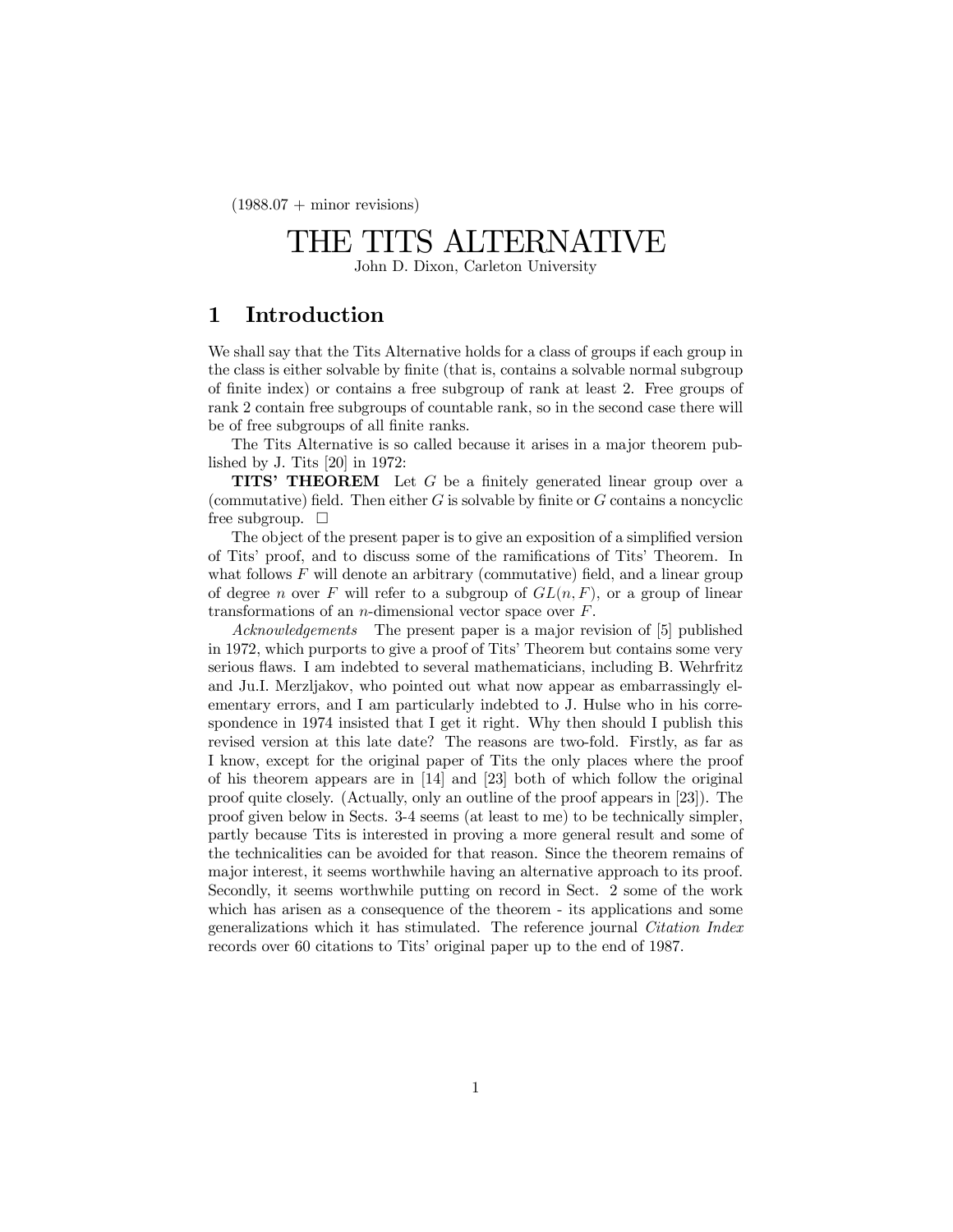# 2 Consequences of Tits' Theorem

We shall describe some of the consequences of Tits' Theorem and some attempts to generalize it. Theorem 1 is in fact the original form in which Tits stated the theorem in [20] and Theorems 2-4 are listed there as corollaries. (See Sect. 3 below for the definition of  $Solv(G)$  and a proof of Theorem 1.)

**THEOREM 1** (Tits [20]) For any linear group G, the factor group  $G/Solv(G)$ is locally finite. If the characteristic of the underlying field is 0, then  $G/Solv(G)$ is finite, and so  $G$  is solvable by finite. Moreover, in the latter case there is a bound on the index  $|G : Solv(G)|$  depending only on the degree of G.  $\Box$ 

The second theorem was announced in [25] but the proof there is faulty. A group is *noetherian* if it satisfies the ascending chain condition on subgroups. Theorems 3 and 4 are due to V.P. Platonov who gave earlier proofs independent of Tits' results.

THEOREM 2 Every noetherian linear group contains a polycyclic subgroup of finite index.  $\Box$ 

**THEOREM 3** (Platonov [18]) If  $G$  is a linear group such that for some d each finitely generated subgroup can be generated by  $d$  elements, then  $G$  is solvable by finite.  $\Box$ 

**THEOREM 4** (Platonov [17]) A linear group is either solvable by finite or it generates the variety of all groups.  $\Box$ 

For more details about the proofs of Platonov's theorems see [23] Theorems 10.9 and 10.15.

Let  $G$  be a group which is generated by a finite set  $S$  of generators, and let  $\gamma(m)$  denote the number of elements in G which can be written as a product of at most m elements from  $S \cup S^{-1}$ . Then we say G has polynomial growth if, for some constant  $C > 0$ ,  $\gamma(m) < m^C$  for all sufficiently large m; and G has exponential growth if, for some  $C > 1$ ,  $\gamma(m) > m^C$  for all sufficiently large m. It is easy to show that these definitions do not depend on the choice of the generating set  $S$ . Then a result of J. Milnor and J.A. Wolf ([24] p. 421) together with Tits' Theorem shows that each linear group has either polynomial or exponential growth. It is easily shown that a finitely generated group which is nilpotent by finite has polynomial growth. Using methods which generalize those of [20], M.L. Gromov proved the much deeper converse which had been conjectured by Wolf.

**THEOREM 5** (Gromov [7]) Every finitely generated group with polynomial growth is nilpotent by finite.  $\Box$ 

For related papers on polynomial growth see [16] and [6].  $\Box$ 

G.A. Margulis and G.A. Soifer have also extended the techniques of [20]. One of their most striking results is the following.

**THEOREM 6** (Margulis and Soifer [13]) A finitely generated linear group has a maximal subgroup of infinite index if and only if it has a free subgroup of rank 2. In the latter case the group has uncountably many maximal subgroups of infinite index.  $\Box$ 

N.V. Ivanov [10] and J.D. McCarthy [15] have independently shown that the Tits Alternative holds for a class of groups which arise in topology. S. Wagon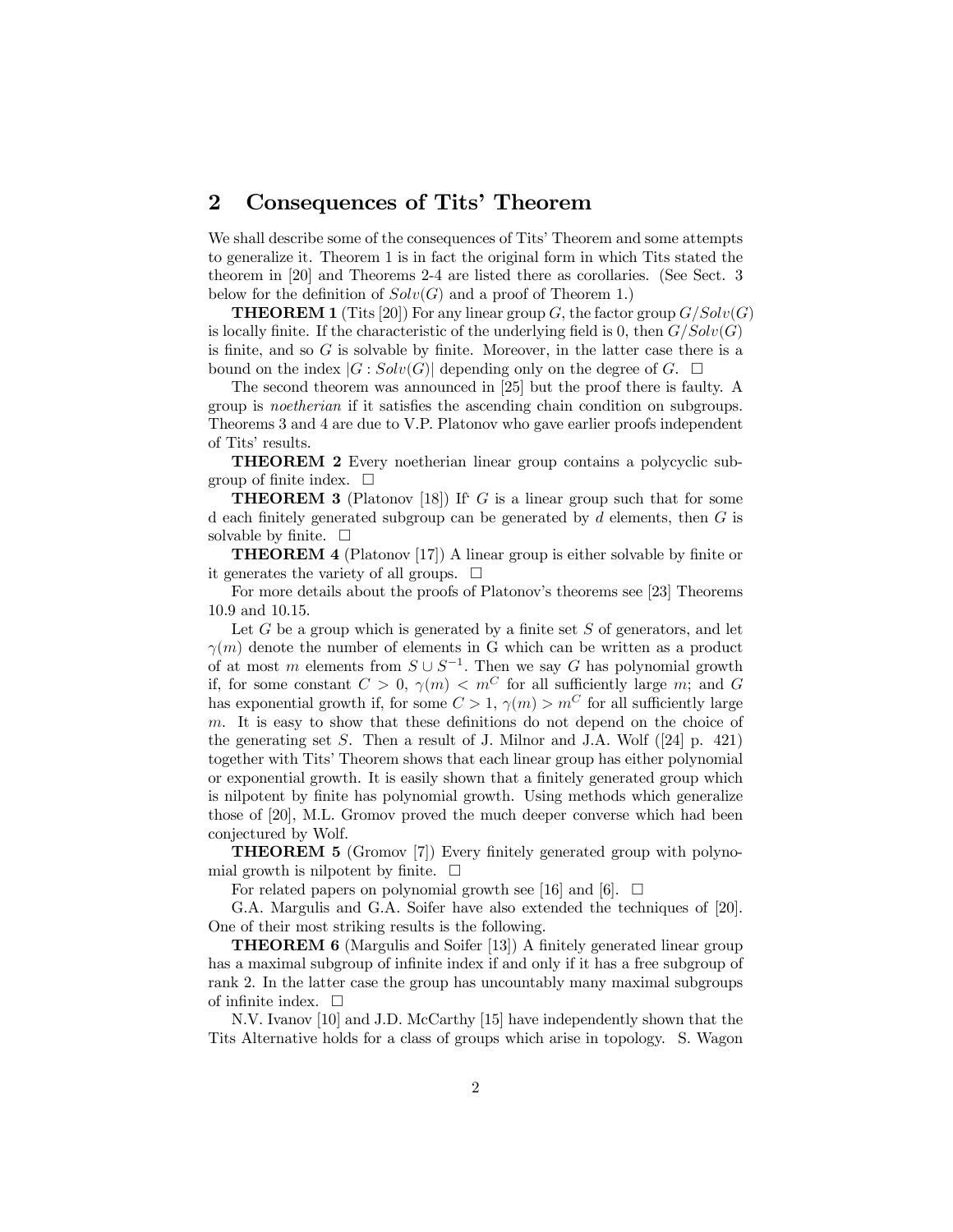[21] has shown how Tits' Theorem is related to paradoxical decompositions (the Banach-Tarski Theorem) and to amenable groups. For the latter topic see also [2].

Very soon after Tits' Theorem was published the question arose as to what extent it might be generalized. In its original form, Tits' Theorem states that the Tits Alternative holds for finitely generated subgroups of  $Aut(V)$  where V is a finitely generated vector space over a commutative field. S. Bachmuth and H.Y. Mochizuki [1] showed that the theorem remains true when V is replaced by a finitely generated group which it nilpotent by abelian; but B. Hartley  $[8]$ gave examples to show that the Tits Alternative does not always hold when V is replaced by a solvable group of derived length 3. A.I. Lichtman has written a series of papers related to this subject for the case where  $V$  is a vector space of finite dimension over a skew field. In particular, he has given examples for all possible characteristics to show that the Tits Alternative need not hold over skew fields even in dimension 1 (see [12] and [19]). In [9] B. Hartley and P.F. Pickel consider the case of free subgroups in the unit group of an integral group ring.

### 3 Some Basic Lemmas

Before turning to the proof of Tits' Theorem we shall isolate some of the general results on which the proof will be based.

**LEMMA 1** (Zassenhaus and Mal'cev) If G is a linear group, then each locally solvable subgroup is solvable. Hence G has a unique maximal normal solvable subgroup (the *solvable radical* of  $G$ ) which we shall denote by  $Solv(G)$ .

*Proof* See [4] Theorem 6.2B or [23] Corollary 3.8.  $\Box$ 

We shall need some elementary properties of the Zariski topology with reference to linear groups (see, for example, [4] Chapter 8 or [23] Chapters 5 and 14.

**LEMMA 2** Let G be a subgroup of  $GL(n, F)$ . Then the connected component  $G_0$  of 1 in the Zariski topology is a normal subgroup of finite index in G. Moreover,  $G_0$  is contained in every Zariski closed subgroup of finite index in G.

*Proof* See [4] Theorem 8.5 or [23] Lemmas 5.2 and 5.3.  $\Box$ 

*Remark* If E is a field extension of F, then the topology induced on  $G \leq$  $GL(n, F)$  by the Zariski topology relative to E is the same as that induced by the Zariski topology relative to F.

**LEMMA 3** Let G be a subgroup of  $GL(n, F)$  and H be a normal subgroup of G. If H is closed in the Zariski topology, then for some integer  $m > 1$  there is a linear representation  $\phi : G \to GL(m, F)$  with kernel H. The mapping  $\phi$  is a rational mapping and so continuous in the Zariski topology.

*Proof* See [23] Theorem 6.4.  $\Box$ 

**LEMMA 4** (Wehrfritz) Suppose that  $G$  is a linear group over  $F$  and each finitely generated subgroup of G is solvable by finite. Then  $G/Solv(G)$  is a locally finite linear group over  $F$ .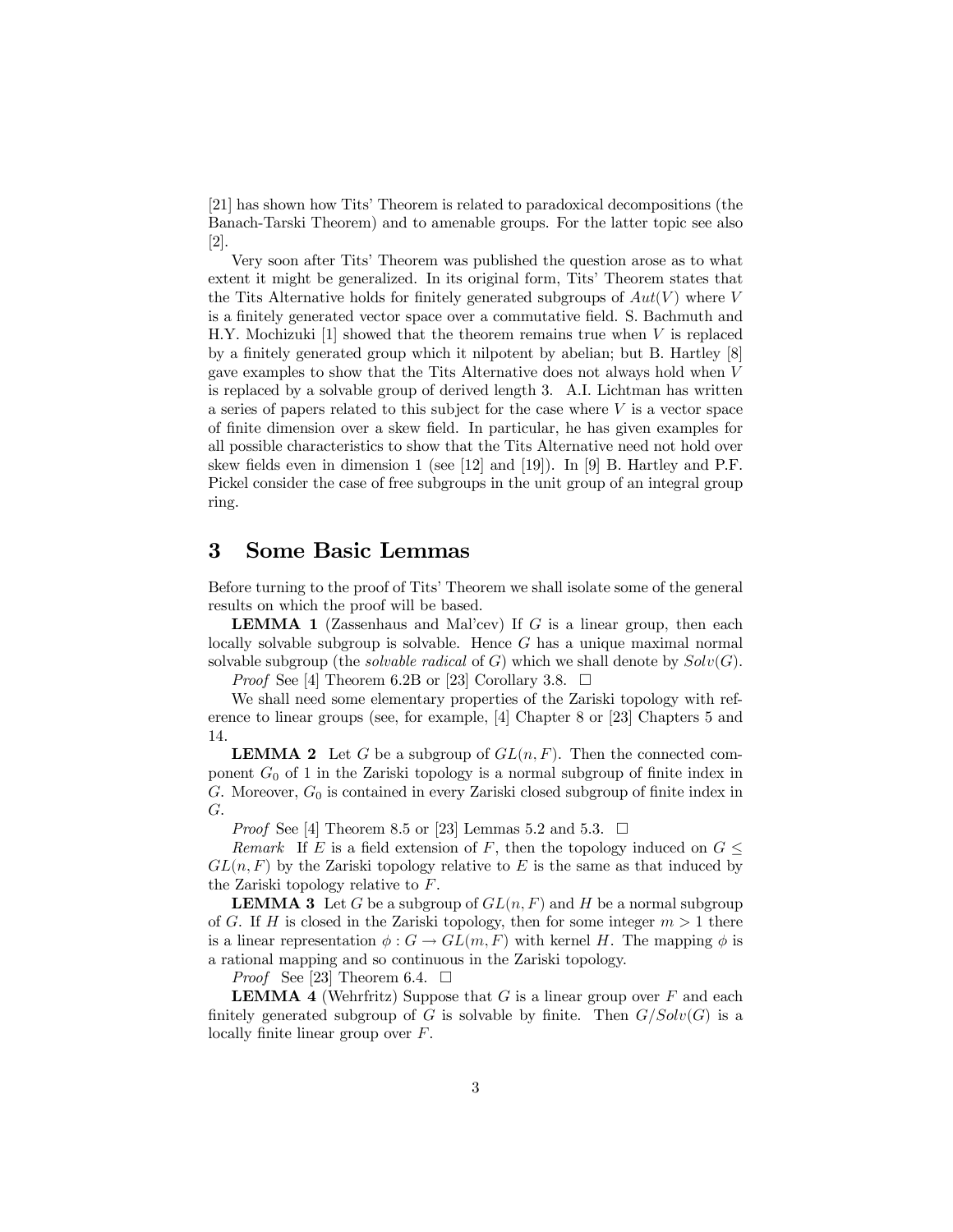*Proof* See [23] Lemma 2. Note that every periodic linear group is locally finite.  $\square$ 

LEMMA 5 (Jordan and Schur) Let G be a periodic linear group of degree n over a field F of characteristic 0. Then G has a normal abelian subgroup  $A$ whose index  $|G : A|$  can be bounded by a function depending only on n.

*Proof* See [4] Theorem 9.5 or [23] Theorem 9.4.  $\Box$ 

REMARK The proof of Theorem 1 in Sect. 2 now follows immediately from Tits' Theorem and Lemmas 3-5 because  $Solv(G)$  is a Zariski closed subgroup of G.

The following is a modest generalization of a theorem of Schur. Compare with Sect. 2 of [20].

**LEMMA 6** Let  $G$  be a finitely generated linear group and let  $H$  be a subgroup. If each  $x \in H$  has all of its eigenvalues roots of unity (so a suitable power of x is unipotent), then H has a normal subgroup of finite index consisting entirely of unipotent elements. In particular, if  $H$  is completely reducible, then  $H$  is finite.

*Proof* The proof of Theorem 9.2 in [4] shows that there exists an integer N which depends only on G such that  $x^N$  is unipotent for all  $x \in H$ . Then the Exercise following Corollary 2.8C of  $[4]$  shows that H has a normal subgroup of finite index consisting of unipotent elements. In particular, if  $H$  is completely reducible then this subgroup is trivial by Theorem 2.8C of  $|4|$  and so H is finite. ¤

**LEMMA 7** ("Pingpong Lemma") Let. G be a group acting on a set  $\Omega$ and let  $A$  and  $B$  be two subgroups. Suppose that there exist nonempty sets  $\Delta, \Gamma \subseteq \Omega$  such that

- 1.  $\Delta \cap \Gamma = \emptyset;$
- 2.  $\Gamma a \subseteq \Delta$  and  $\Delta b \subseteq \Gamma$  for all nontrivial  $a \in A$  and  $b \in B$ ;
- 3. for all  $a \in A$ ,  $\Delta a \cap \Delta \neq \emptyset$ .

Then the subgroup  $\langle A, B \rangle$  generated by A and B is the free product  $A * B$ .

*Proof* It is enough to show that no product  $q = a_1b_1...a_kb_k$  (with  $k \ge 1$  and nontrivial  $a_i \in A$  and  $b_i \in B$ ) is equal to 1. Moreover, by 3. there exists  $\delta \in \Delta$ such that  $\delta a_1 \in \Delta$ . Then 2. shows that  $\delta g \in \Gamma$ , and so 1. proves that  $g \neq 1$ .  $\Box$ 

EXAMPLE*.* An interesting illustrative example of Lemma 7 is given in the case where  $G := GL(2, \mathbb{C})$  acts on  $\mathbb{C}^2$  and we define

$$
a := \left[ \begin{array}{cc} 1 & 0 \\ \theta & 1 \end{array} \right] \text{ and } b := \left[ \begin{array}{cc} 1 & \theta \\ 0 & 1 \end{array} \right].
$$

Take  $A := \langle a \rangle$  and  $B := \langle b \rangle$ ,  $\Gamma := \{(\alpha, \beta) \mid |\alpha| < |\beta|\}$  and  $\Delta := \{(\alpha, \beta) \mid |\alpha| > |\beta|\}$ . If  $|\theta| \ge 2$  then the hypotheses of the lemma hold and so  $\langle a, b \rangle = A * B$  is a free group of rank 2. (If  $|\theta| < 2$  then  $\langle a, b \rangle$  need not be free.)  $\Box$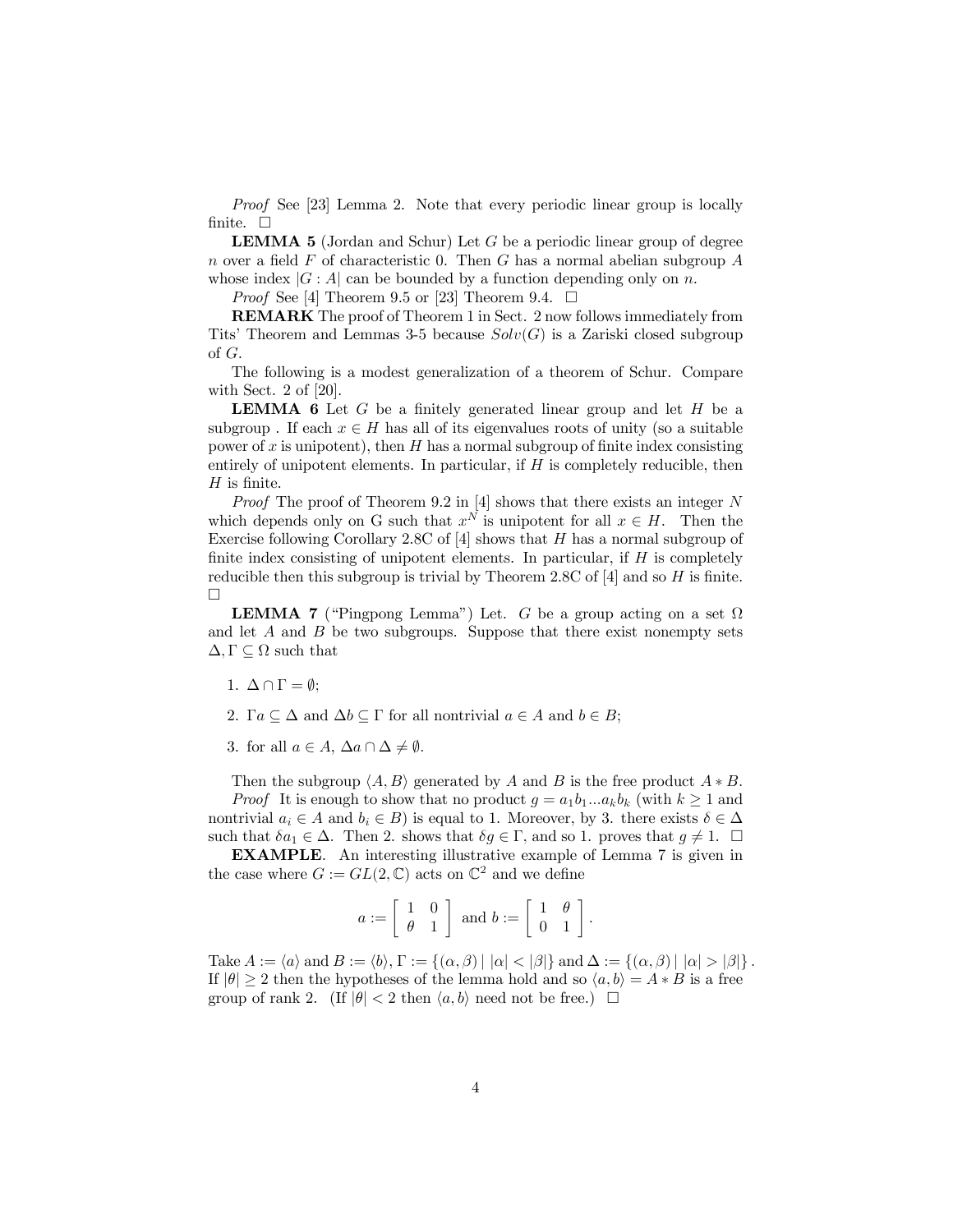### 4 Proof of Tits' Theorem

We now turn to the proof of Tits' Theorem, Through a series of propositions we shall show that a finitely generated linear group which is not solvable by finite must have a free subgroup of rank 2. At the end we shall link these propositions together in a complete proof. In understanding the approach it is helpful to recall that if G is a group with a normal subgroup  $N$  and two elements Na and Nb generate a free subgroup of rank 2 in  $G/N$ , then the subgroup  $\langle a, b \rangle$ in  $G$  is also free of rank 2. Thus to show that  $G$  has a free subgroup of rank 2 it is enough to prove that some factor group has this property.

**PROPOSITION 1** Let  $G \le GL(n, F)$  be a finitely generated and completely reducible group which is connected in the Zariski topology. If G is not solvable by finite then there exists  $x \in G'$  with at least one eigenvalue which is not a root of unity.

*Proof* Since G is completely reducible, so is the derived group  $G'$  by Clifford's Theorem. Thus by Lemma 6 it is enough to show that  $G'$  is infinite. Put  $C := C_G(G')$ . Then  $C/(C \cap G') \cong CG'/G' \leq G/G'$ , and so C is metabelian. Since  $G/C$  can be embedded in  $Aut(G')$ , the hypothesis on G shows that G' must be infinite.  $\Box$ 

The first major step in the proof of Tits' Theorem is to construct a suitable normed field over which G has a representation. Let  $E_0$  denote the prime subfield of  $F$  and let  $E$  be the subfield of  $F$  generated by all entries from a set of matrices which generate  $G$ ; thus  $G \leq GL(n, E)$  and E is finitely generated over  $E_0$ . The following proposition shows how we can extend  $E$  to a locally compact normed field  $K$ ,  $\parallel$  in an appropriate way.

**PROPOSITION 2** Suppose that  $\xi \in E$  is not a root of unity. Then there exists an extension K of E with a norm  $\|$  (= multiplicative valuation) such that  $|\xi| \neq 1$  and K; j is a locally compact normed field.

*Proof* Since E is finitely generated over  $E_0$  there is a finite transcendence basis T for E over  $E_0$  and E is of finite degree over  $E_0(T)$ .

*Case 1*:  $\text{char } E = p > 0.$ 

Put  $D := E_0[T]$  and let P be the ideal generated by T in D. Then there is a unique valuation  $\vert\vert_0$  on  $E_0(T)$  such that if  $\alpha \in D$  then  $|\alpha|_0 = 2^{-1}$ when  $\alpha \in P^i \setminus P^{i+1}$  for all  $i \geq 0$ . Since E has finite degree over  $E_0(T)$ , this norm can be extended to a norm  $||_1$  on E, and then to the completion  $\hat{E}$ ,  $||$  of  $E, \vert \vert_1 \vert$  (see [[3] Chapter 2). The completion is a locally compact normed field since for each  $\beta$  in  $\hat{E}, U := \left\{ \alpha \in \hat{E} \mid |\alpha - \beta| \leq 1 \right\}$  is a compact neighbourhood of  $\beta$  (see [3] pp. 49-50).

*Case 2*: char  $E = 0$ .

In this case we may take  $E_0 = \mathbb{Q}$ , and we shall show that there is an embedding  $\phi$  of E into a locally compact normed field L,  $|| \text{ with } |\phi(\xi)| \neq 1$ . This will give an extension  $K \cong L$  of E with the required properties.

If  $\xi$  is transcendental over  $E_0$  then we can take  $\xi \in T$ . Since  $\mathbb C$  has infinite transcendental degree over  $\mathbb Q$ , there exists an embedding  $\phi_0$  of  $E_0(T)$ into  $\mathbb C$  such that  $\phi_0(\xi)$  is a transcendental element of  $\mathbb C$  of absolute value  $>1$ .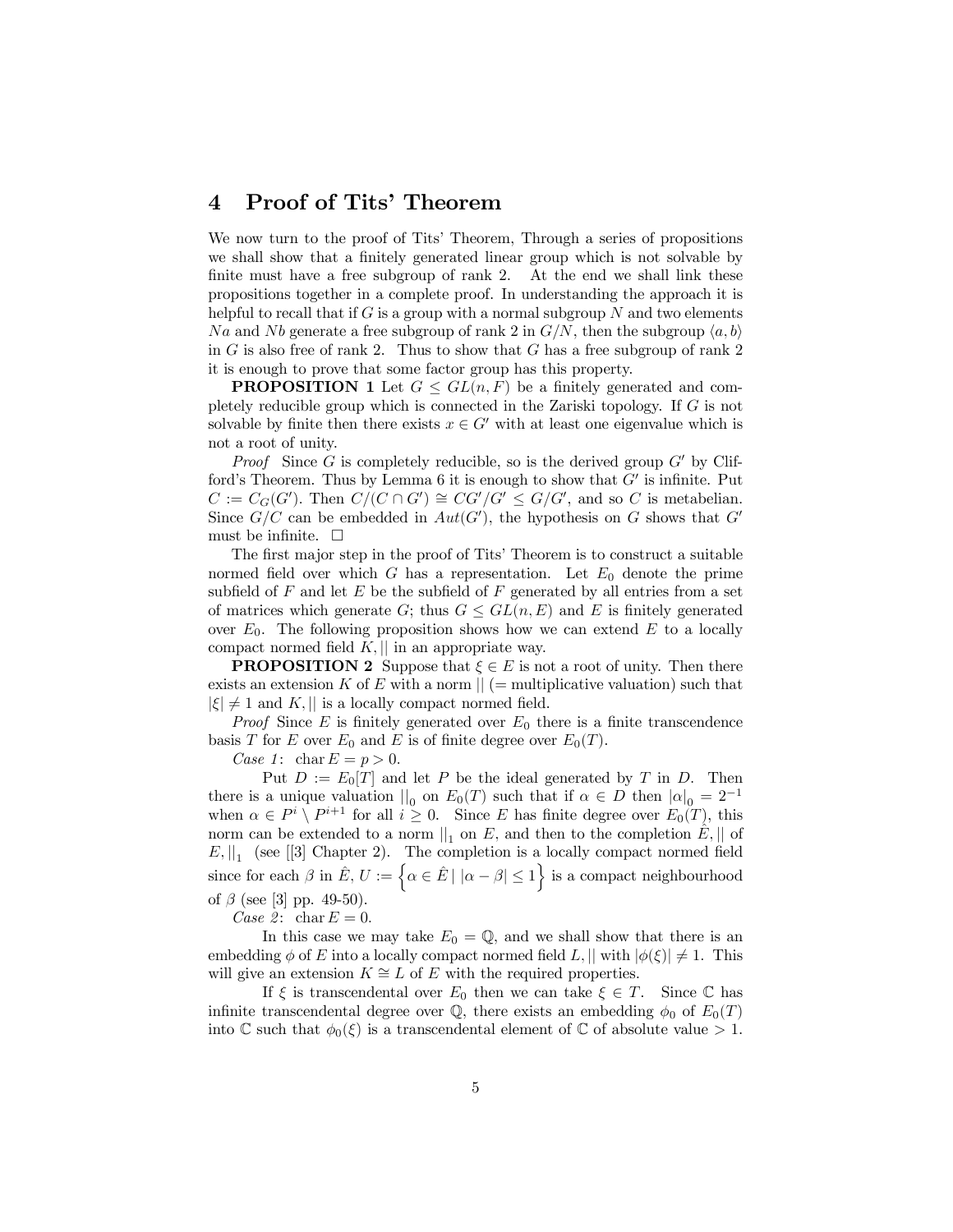Since C is algebraically closed, and  $[E: E_0(T)] < \infty$ , this embedding can be extended to an embedding  $\phi$  of E into  $L := \mathbb{C}$  which satisfies the required conditions (with the usual norm).

Thus we may suppose that  $\xi$  is algebraic over  $E_0 = \mathbb{Q}$  and let  $m(X)$  be its (monic) minimal polynomial over  $\mathbb Q$ . Since  $\xi$  is not a root of unity,  $m(X)$ is not a cyclotomic polynomial. In particular, if all the coefficients of  $m(X)$ are integers then Kronecker's Theorem shows that  $m(X)$  has a root  $\eta \in \mathbb{C}$ of absolute value  $> 1$  (see [3] p.72). In this case, we consider first the Qembedding  $\phi_0$  of  $E_0(\xi)$  into  $\mathbb C$  with  $\phi_0(\xi) = \eta$ ; extend this to an embedding  $\phi_1$ of  $E_0(T_1 \cup {\xi})$  where  $T_1$  is a transcendence basis for E over  $E_0(\xi)$ , and finally to an embedding  $\phi$  of E into C (see [11] Chapter VII §2). We can then take  $L = \mathbb{C}$  with the usual absolute value to satisfy our conditions.

This leaves the case where the minimal polynomial  $m(X)$  of  $\xi$  has a nonintegral coefficient. Let  $p$  be a prime dividing the denominator of such a coefficient, and let  $\mathbb{Q}_p$ ,  $\parallel_0$  be the *p*-adic completion of the rationals. Let  $L_1$  be a splitting field of  $m(X)$  over  $\mathbb{Q}_p$ , and let  $\vert \vert_1$  be the (unique) extension of the norm  $\parallel_0$  to  $L_1$ . Since  $\parallel_1$  is non-archimedean, and at least one of the elementary symmetric functions of the roots of  $m(X)$  in  $L_1$  has norm  $> 1$ , therefore  $|\eta|_1 > 1$ for at least one root  $\eta$  of  $m(X)$ . Now let  $\phi_0$  be the Q-embedding of  $E_0(\xi)$  into  $L_1$  with  $\phi_0(\xi) = \eta$ . Since  $\mathbb{Q}_p$  is uncountable it has infinite transcendence degree over Q, and so there is an embedding  $\phi_1$  of  $E_0(T_1 \cup {\{\xi\}})$  into  $L_1$  where  $T_1$  is a transcendence basis of E over  $E_0(\xi)$ . This embedding can be extended to an embedding  $\phi$  of E into some finite extension L of  $L_1$ , and the norm on  $L_1$ can be extended (uniquely) to a norm  $\parallel$  on  $L$ . The normed field  $L$  is locally compact because it is a finite extension of the locally compact field  $\mathbb{Q}_p$ ,  $\mathbb{Q}_0$  (see [3] pp. 49-50). Since  $|\phi(\xi)| = |\eta| > 1$ , the construction is completed in this case as well.  $\square$ 

From now on  $K$  will denote a locally compact field with norm  $\parallel$ .

**PROPOSITION 3** Suppose that  $G \le GL(n, K)$  has an element x whose eigenvalues  $\lambda_1, \lambda_2, ..., \lambda_n$  in K satisfy

$$
|\lambda_1| = |\lambda_2| = \dots = |\lambda_r| > |\lambda_{r+1}| \ge \dots \ge |\lambda_n|
$$

Then there is a representation  $\rho: G \to GL(\binom{n}{r}, K)$  such that  $\rho(x)$  has a unique  $(simple)$  eigenvalue of maximum norm. Moreover, if  $G$  is connected in the Zariski topology, then so is  $\rho(G)$ .

*Proof* Le  $e_1 = (10...0), ..., e_n = (00...1)$  be the standard basis of  $K^n$ . Without loss in generality we may assume (by replacing  $G$  be a conjugate group if necessary) that x is in Jordan form so that for each i,  $e_i x = \lambda_i e_i$  or  $\lambda_i e_i + e_{i-1}$ .

Consider the exterior algebra  $E := \bigwedge K^n$ . If we define  $e_{\Delta} := e_{i_1} \wedge e_{i_2} \wedge$ ...  $\wedge e_{i_s}$  for each subset  $\Delta := \{i_1, i_2, ..., i_s\}$  of  $\{1, 2, ..., n\}$  with  $i_1 < i_2 < ... < i_s$ , then the set of all  $e_{\Delta}$  forms a K-basis for E. Moreover, G acts linearly on E in a natural way, and the subspace V of E spanned by the  $e_{\Delta}$  with  $|\Delta| = r$ is a G-invariant subspace of dimension  $\binom{n}{r}$ . The action of G on this subspace therefore gives a representation  $\rho$  of G of this dimension. We now show that x has a unique eigenvalue of maximum norm in its action on  $V$ .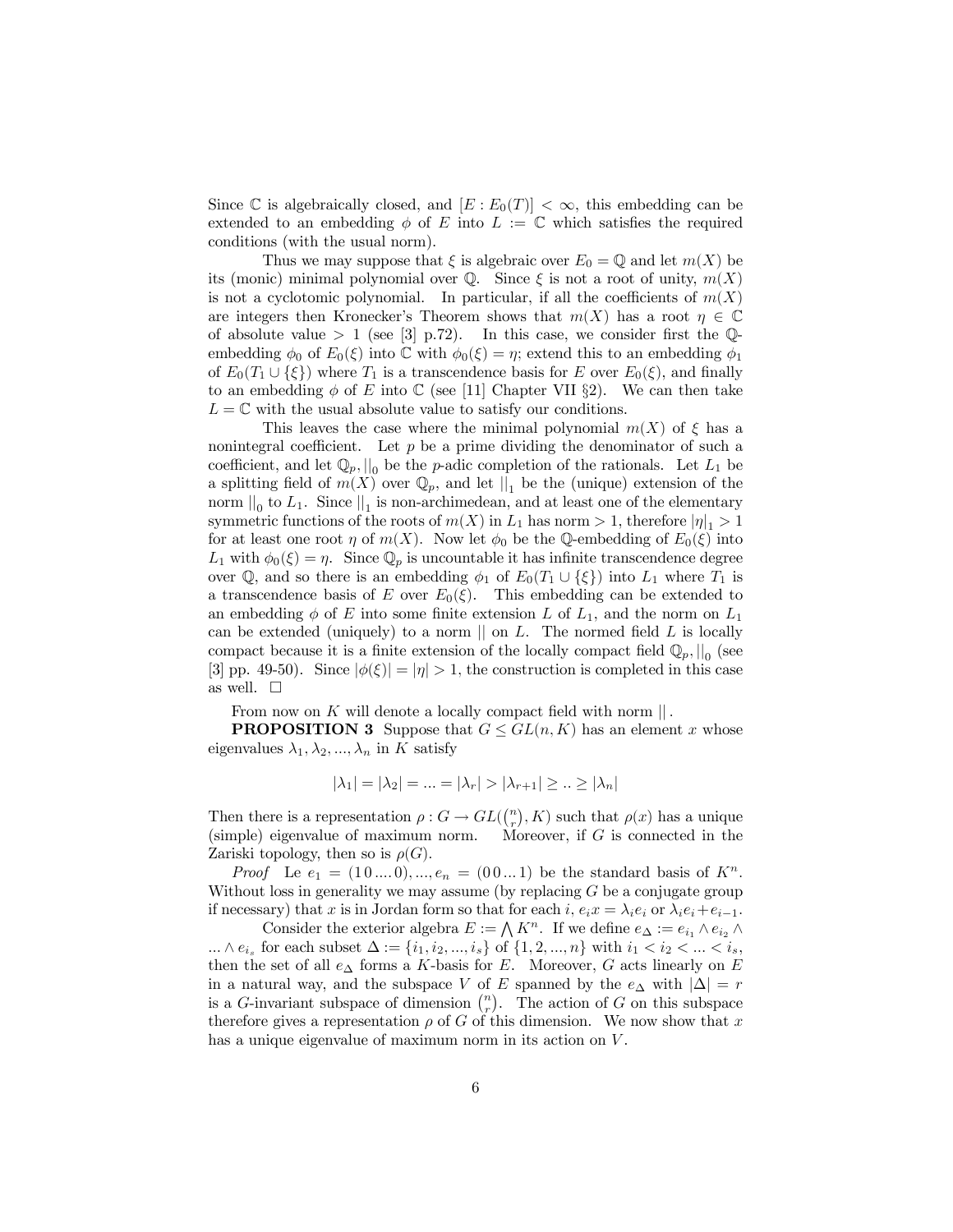We define a partial ordering on the r-subsets of  $\{1, 2, \ldots, n\}$  by

 $\Delta \leq \Gamma$  when  $\Delta = \{i_1, i_2, ..., i_r\}$  and  $\Gamma = \{j_1, j_2, ..., j_r\}$  with  $i_t \leq j_t$  for all t Then from the action of x on  $K<sup>n</sup>$  we see that

$$
e_{\Delta}x = \lambda_{\Delta}e_{\Delta} + \sum \alpha_{\Gamma}e_{\Gamma} \tag{1}
$$

where  $\lambda_{\Delta} := \prod_{i \in \Delta} \lambda_i$  and the sum in (1) is over certain  $\Gamma < \Delta$  with  $\alpha_{\Gamma} \in K$ . In particular, if  $\Phi := \{1, 2, ..., r\}$  then  $e_{\Phi}x = \lambda_{\Phi}e_{\Phi}$  since there are no  $\Gamma < \Phi$ ; thus  $\lambda_{\Phi}$  is an eigenvalue for x. One the other hand, suppose that  $\mu$  is an eigenvalue for x with an eigenvalue v which is not a scalar multiple of  $e_{\Phi}$ . Write  $v = \sum \beta_{\Gamma} e_{\Gamma}$  and choose  $\Delta$  maximal in the partial ordering such that  $\beta_{\Delta} \neq 0$ . Then (1) shows that  $vx = \mu v$  implies that  $\mu = \lambda_{\Delta}$ , and so  $|\mu| = |\lambda_{\Delta}| < |\lambda_{\Phi}|$ by the definition of r. Hence x has  $\lambda_{\Phi}$  as it unique eigenvalue of maximum norm. Finally, since  $\rho$  is a rational mapping it is continuous under the Zariski topology, and so maps connected sets onto connected sets.  $\Box$ 

If  $x \in GL(m, K)$  then the eigenvalues  $\lambda_1, \lambda_2, ..., \lambda_m$  of x lie in a finite extension  $K_1$  of K. Since  $K$ ,  $||$  is locally compact, it is complete ([3] p. 50), and so there is a unique extension  $\parallel_1$  of  $\parallel$  to  $K_1$ , and the norms  $|\lambda_i|_1$   $(i = 1, 2, ..., m)$ are independent of the choice of  $K_1$ . We say that  $\lambda_i$  is a *dominant* eigenvalue for x if  $|\lambda_i|_1 > |\lambda_j|_1$  for all  $j \neq i$ .

**PROPOSITION 4** Suppose that  $G \le GL(m, K)$  is irreducible and connected in the Zariski topology. If  $G$  has an element  $x$  whose eigenvalues lie in K and with a dominant eigenvalue, then it contains an element  $x_0$  such that both  $x_0$  and  $x_0^{-1}$  have dominant eigenvalues.

*Proof* Let the eigenvalues of x be  $\lambda_1, \lambda_2, ..., \lambda_m$  with  $|\lambda_1| > |\lambda_2| \ge ... \ge |\lambda_m|$ . Without loss in generality we may assume that  $x$  is in Jordan form:

|   | \1 | 0                      |              |  |
|---|----|------------------------|--------------|--|
|   |    | V<br>$\mathcal{L}_{2}$ |              |  |
| x |    |                        |              |  |
|   |    | ١.                     | $\mathsf{m}$ |  |

with all entries above the main diagonal equal to 0. If char  $K = p > 0$  then  $x^{p^k}$ is diagonal for suitably large  $k$ , so in this case we may replace x by a power of itself and assume that x is diagonal. We now define r as the integer  $\geq 0$  such that  $r+1$  is the dimension of the largest Jordan block for an eigenvalue  $\lambda_i$  with  $|\lambda_i| = |\lambda_m|$  (a minimal eigenvalue); so  $r = 0$  when char  $K > 0$ .

If  $\mu \neq 0$ , then for each integer s the sth power of a  $k \times k$  Jordan block with eigenvalue  $\mu$  is given by

|  | $\mu$ 0 $\cdots$ 0 0 ] <sup>8</sup><br>$\begin{vmatrix} 1 & \mu & \cdots & 0 & 0 \end{vmatrix}$ |  | $\gamma_o$<br>$\gamma_1$                                                                                                                                                                                                                                |  | $0 \cdots 0 0$ ]<br>$\gamma_0$ 0 0 |
|--|-------------------------------------------------------------------------------------------------|--|---------------------------------------------------------------------------------------------------------------------------------------------------------------------------------------------------------------------------------------------------------|--|------------------------------------|
|  |                                                                                                 |  |                                                                                                                                                                                                                                                         |  |                                    |
|  |                                                                                                 |  | $\left[\begin{array}{cccccc} 0 & 0 & \cdots & \mu & 0 \\ 0 & 0 & \cdots & 1 & \mu \end{array}\right] \left[\begin{array}{cccccc} \gamma_{k-2} & \cdots & \gamma_0 & 0 \\ \gamma_{k-1} & \gamma_{k-2} & \cdots & \gamma_1 & \gamma_0 \end{array}\right]$ |  |                                    |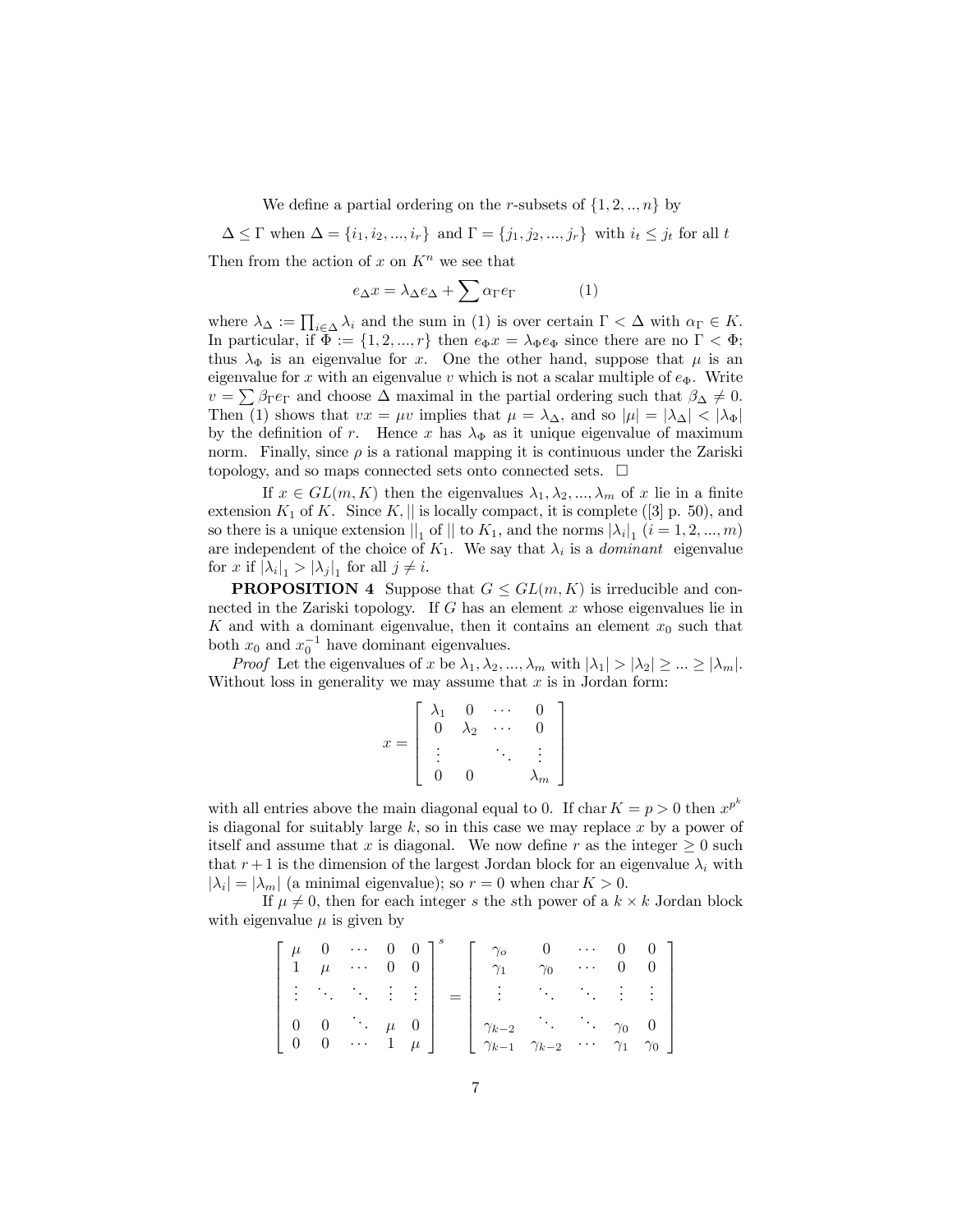where  $\gamma_j = \binom{s}{j} \mu^{s-j}$ . Thus, if we define  $w_d := d^{-r} \lambda_m^d x^{-d}$  for  $d = 1, 2, ...$  then the nonzero entries of  $w_d$  have the form

$$
d^{-r} \lambda_m^d \binom{-d}{j} \lambda_i^{-d-j} \tag{2}
$$

where  $j \leq r$  when  $|\lambda_i| = |\lambda_m|$ . By the choice of r there is at least one i with  $|\lambda_i| = |\lambda_m|$  where there is an entry in (2) with  $j = r$ , and the norm of this entry tends to the nonzero limit  $|\lambda_m|^{-r}/r!$  as  $d \to \infty$ . On the other hand, for sufficiently large d, all entries of  $w_d$  have norm  $\leq |\lambda_m|^{-r}$  whenever  $j > r$ because  $|\lambda_i| \ge |\lambda_m|$  in (2) (remember that  $r = 0$  when char  $K > 0$ .). Since K is locally compact and complete, this means that there is a subsequence  $\{w_{d_k}\}$ which converges to some matrix  $w \neq 0$  over K.

Consider the set

#### $S := \{(u, v) \in G \times G | \text{ the } (1, 1) \text{th entry of } u w v \text{ is } 0\}$

Clearly S is a closed subset of  $G \times G$  in the Zariski topology. We claim that S is a proper subset. Suppose on the contrary that  $S = G \times G$ , and so euwve  $= 0$ for all  $u, v \in G$  where  $e := (1 \ 0 \dots 0) \in K^m$  and  $e^{\top}$  is its transpose. Since  $w \neq 0$ , there exists  $f \in K^m$  such that  $fw \neq 0$ . Now since G is irreducible, there are K-linear combinations a and b of matrices in G such that  $ea = f$  and  $(fw)b = e$ . But then  $0 = eawbe^+ = (fwb)e^+ = ee^+ = 1$  gives a contradiction. Hence S is a proper Zariski closed subset of  $G \times G$ . Similarly,  $S^{-1} := \{(u^{-1}, v^{-1}) | (u, v) \in S\}$ is also a proper Zariski closed subset of  $G \times G$ . Since G is connected in the Zariski topology by hypothesis,  $G \times G$  is also connected and so it cannot be the union of two proper closed subsets (see [23] Lemma 14.3). Thus there exist  $y, z \in G$  such that  $(y^{-1}, z) \notin S \cup S^{-1}$ , and so both  $y^{-1}wz$  and  $ywz^{-1}$  have nonzero entries, say  $\mu_1$  and  $\mu_2$ , in the (1, 1)th position. Now define

$$
f_d := d^{-r} \lambda_m^d \lambda_1^{-d} x^d y^{-1} x^{-d} z = (\lambda_1^{-d} x^d) y^{-1} w_d z
$$
  

$$
g_d := d^{-r} \lambda_m^d \lambda_1^{-d} x^d y x^{-d} z^{-1} = (\lambda_1^{-d} x^d) y w_d z^{-1}
$$

Since  $\lambda_1$  is the dominant eigenvalue of x

$$
\lambda_1^{-d} x^d \to \begin{bmatrix} 1 & 0 & \cdots & 0 \\ 0 & 0 & \cdots & 0 \\ \vdots & \vdots & \ddots & \vdots \\ 0 & 0 & \cdots & 0 \end{bmatrix} \text{ as } d \to \infty
$$

Therefore, since  $\{w_{d_k}\}$  converges to w, we conclude that  $\{f_{d_k}\}$  and  $\{g_{d_k}\}$  converge to matrices whose first rows are of the form  $(\mu_1 \ast ... \ast)$  and  $(\mu_2 \ast ... \ast)$ , respectively, and whose other entries are all 0. Thus for infinitely many integers d, the matrices  $f_d$  and  $g_d$  will have dominant eigenvalues (approximately  $\mu_1$ and  $\mu_2$  respectively). Choose such a value of d and put  $x_0 := x^d y^{-1} x^{-d} z \in G$ .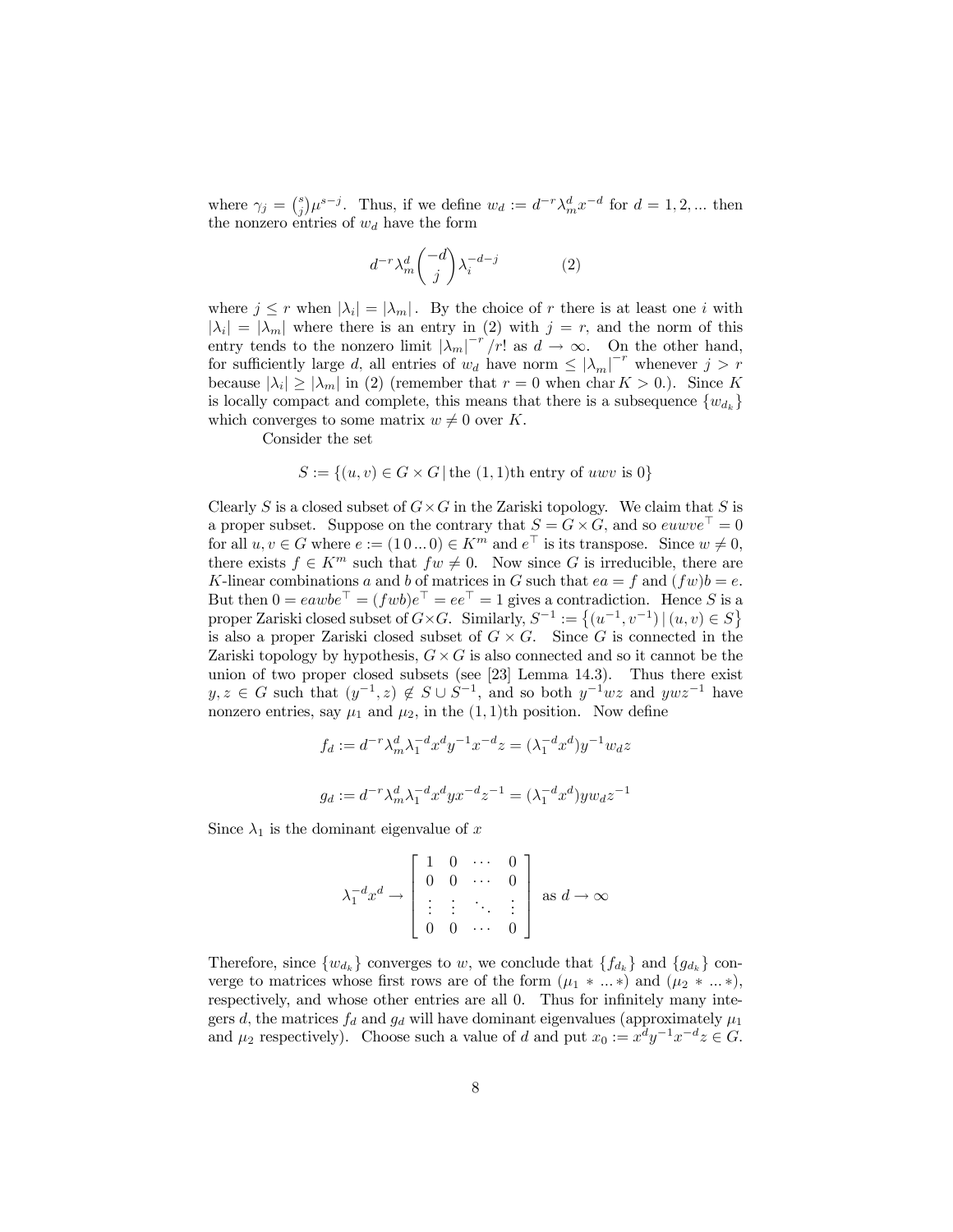Then  $x_0$  is a scalar multiple of  $f_d$  and  $x_0^{-1}$  is a scalar multiple of  $z^{-1}g_dz$ , so both  $x_0$  and  $x_0^{-1}$  have dominant eigenvalues as required.  $\Box$ 

**PROPOSITION 5** Let  $G \le GL(n, K)$  be an irreducible group of degree  $n > 1$  which is connected in the Zariski topology. Suppose that G has an element x such that x and  $x^{-1}$  both have dominant eigenvalues. Then for some conjugate  $y = b^{-1}xb$  of x in G there exists an integer  $k \ge 1$  such that  $\langle x^k, y^k \rangle$ is a free subgroup of rank 2.

*Proof* Let  $\lambda$  and  $\mu$  be the dominant eigenvalues of x and  $x^{-1}$ , respectively, and let  $u_1$  and  $u_2$  be the corresponding eigenvectors; so  $u_1x = \lambda u_1$  and  $u_2x =$  $\mu^{-1}u_2$ . Put  $U_1 := Ku_1, U_2 := Ku_2$  and let  $U_3$  be the x-invariant subspace such that  $K^n = U_1 \oplus U_2 \oplus U_3$ . To simplify notation we shall write  $U'_1 := U_2 + U_3$ ,  $U'_2 := U_1 + U_3$  and  $U'_3 := U_1 + U_2$ .

We shall use the "Pingpong Lemma" (Lemma 7) to prove the proposition. In our particular case we shall have  $A := \langle x^k \rangle, B := \langle b^{-1} x^k b \rangle$  and  $\Gamma = \Delta b$ . The hypothesis of the lemma then simplify to:

(i)  $\Delta \cap \Delta b = \emptyset;$ 

(ii)  $(\Delta b \cup \Delta b^{-1})x^{kr} \subseteq \Delta$  for all integers  $r \neq 0$ ; and

(iii)  $\Delta x^{kr} \cap \Delta \neq \emptyset$  for all integers  $r \neq 0$ .

In order to satisfy (ii) we shall choose  $\Delta$  as a neighbourhood of  $(U_1\cup U_2)\setminus\{0\}$ , and use the fact that  $U_1$  and  $U_2$  are "attracting" subspaces under positive powers of x and  $x^{-1}$ , respectively.

We begin by finding b. First note that for any pair of subspaces  $V_1$  and  $V_2$  or  $K^n$  the set

$$
L(V_1, V_2) := \{ z \in G \, | \, V_1 z \cap V_2 \neq 0 \}
$$

is Zariski-closed in G. Indeed, fix bases for  $V_1$  and  $V_2$ . Then  $z \in L(V_1, V_2) \Leftrightarrow$ a certain matrix has rank less than  $(\dim V_1 + \dim V_2)$ ; and this latter condition is equivalent to the entries in z satisfying a set of (determinantal) polynomial conditions. In particular, the sets  $L(U_i, U'_i)$ ,  $L(U'_i, U_i)$  and  $L(U_i, U_i)$  for  $i = 1, 2$ are closed subsets of  $G$  and are all proper subsets of  $G$  (in the latter cases because of the irreducibility of  $G$ ). Since G is connected in the Zariski topology, it is not a union of a finite number of proper closed subsets (see [23] Lemma 14.3). Thus there exists  $b \in G$  which lies in none of these subsets and hence satisfies

$$
(U_i b \cup U_i b^{-1}) \cap (U_i \cup U_i') = \emptyset \text{ for } i = 1, 2 \tag{3}
$$

We now define  $\Delta$ . Since K is a locally compact normed field we can define a norm  $\| \|\|$  on  $K^n$  (take  $\|(\alpha_1 \alpha_2 ... \alpha_n)\| := \max(|\alpha_1|, |\alpha_2|, ..., |\alpha_n|)$ , for example) to make  $K^n, \| \|$  a locally compact normed space over K. The example) to make  $K^n$ ,  $\| \, \|$  a locally compact normed space over K. conditions (3) show that the set  $\{u_1, u_2\}$  is disjoint from  $S := U_3 \cup U'_1 b \cup$  $U_1'b^{-1} \cup U_2'b \cup U_2'b^{-1}$ . Every subspace of  $K^n$  is closed in the norm topology, so there exists a compact neighbourhood  $N_0$  of  $\{u_1, u_2\}$  with  $N_0 \cap S = \emptyset$ . Put  $W_0 := {\alpha u \mid \alpha \in K, u \in N_0},$  so  $W_0 \cap S = \emptyset$ . We claim that  $W_0$  is also closed in the norm topology. Indeed, suppose that  $\{\alpha_i w_i\}$  is a sequence in  $W_0$  (with  $\alpha_i \in K$  and  $w_i \in N_0$ ) converging to a point v in  $K^n$ ; we must show that  $v \in W_0$ .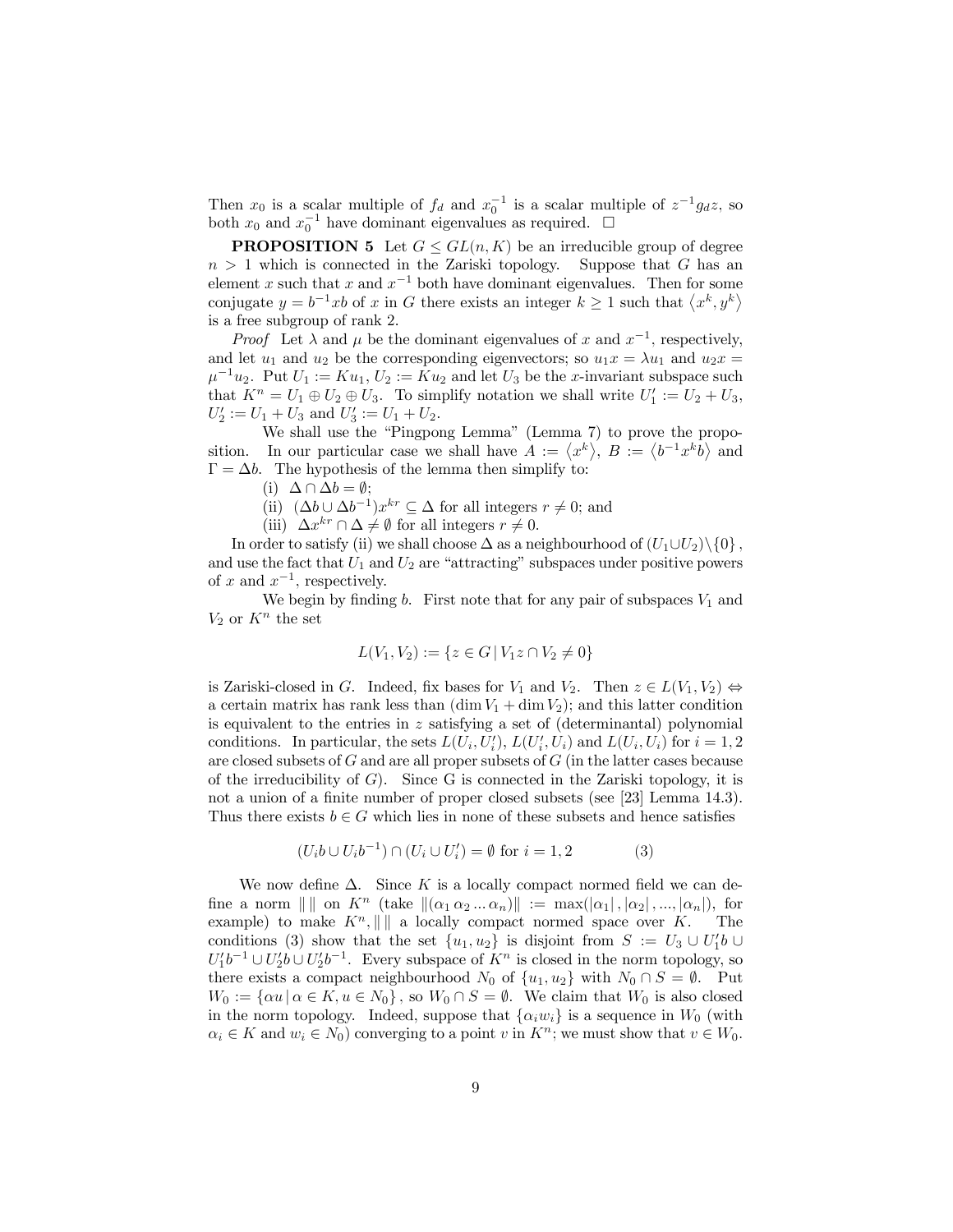Since  $N_0$  is compact, we can assume (by dropping to a subsequence if necessary) that  $\{w_i\}$  converges to some point  $w \in N_0$ . Now  $w \neq 0$  because  $0 \notin N_0$ , and by considering a component where w is nonzero we can see that  $\{\alpha_i\}$  also converges to some limit  $\alpha \in K$ . Hence  $v = \alpha w \in W_0$  as required, and so we have shown that  $W_0$  is closed. Since  $W_0 \cap \{u_1, u_2\}$   $b \subseteq W_0 \cap S = \emptyset$ , there exists a compact neighbourhood N of  $\{u_1, u_2\}$  such that  $N \subseteq N_0$  and  $W_0 \cap Nb = \emptyset$ . Finally put

$$
\Delta := \{ \alpha u \, | \, \alpha \in K, u \in N \text{ and } \alpha \neq 0 \}
$$

Since  $\Delta \subseteq W_0$  we have  $\Delta \cap \Delta b = \emptyset$  which is condition (i) above, and condition (iii) is satisfied because  $u_1 \in \Delta$ .

It remains to choose  $k \geq 1$  so that condition (ii) is satisfied. First note that since  $U_1$  is the eigenspace for the dominant eigenvalue  $\lambda$  of x, therefore  $\lambda^{-k}ux^k \to 0$  as  $k \to \infty$  for all  $u \in U'_1$ . Thus if  $v \in K^n$  is written in the form

$$
v = \alpha_1 u_1 + \alpha_2 u_2 + u_3 \text{ with } \alpha_1, \alpha_2 \in K \text{ and } u_3 \in U_3
$$

then  $\lambda^{-k}vx^k \to \alpha_1u_1$  as  $k \to \infty$ . Similarly,  $\mu^{-k}vx^{-k} \to \alpha_2u_2$  as  $k \to \infty$ . In particular,  $\alpha_1$  and  $\alpha_2$  are nonzero if  $v \in Nb\cup Nb^{-1}$  because the latter is disjoint from  $U'_1 \cup U'_2$ . Now  $\Delta$  is a neighbourhood of  $\alpha_1u_1$  and  $\alpha_2u_2$  when  $\alpha_1$  and  $\alpha_2$  are nonzero, and  $Nb \cup Nb^{-1}$  is compact. Thus there exists an integer  $k \ge 1$  such that  $l \geq k$  implies that  $\lambda^{-l}vx^l \in \Delta$  and  $\mu^{-l}vx^{-l} \in \Delta$  for all  $v \in Nb \cup Nb^{-1}$ . Then  $(\Delta b \cup \Delta b^{-1})x^{kr} \subseteq \Delta$  for all integers  $r \neq 0$  which shows that condition (ii) is satisfied. Hence for these choices of  $b, \Delta$  and k the hypotheses of Lemma 7 are satisfied and so  $\langle x^k, b^{-1}x^kb\rangle$  is a free subgroup of rank 2 as required.  $\Box$ 

The proof of Tits' Theorem is now completed as follows. Let G be a subgroup of  $GL(n, F)$  which is finitely generated and is not solvable by finite. Without loss in generality we may assume that the matrices in  $G$  are lower triangular block matrices of the form

$$
x = \left[ \begin{array}{cccc} x_1 & 0 & \cdots & 0 \\ * & x_2 & \cdots & 0 \\ \vdots & \vdots & \ddots & \vdots \\ * & * & \cdots & x_h \end{array} \right]
$$

where the representations  $x \mapsto x_i$  are irreducible over F. Since G is not solvable by finite, at least one of the irreducible constituents  $G_1$  of G is not solvable by finite, and so neither is the connected component  $G_2 := G_1^0$  by Lemma 2. Since  $G_1$  is a homomorphic image of  $G$ , the remark at the beginning of this section shows that it is enough to prove that  $G_2$  contains a free subgroup of rank 2. By Clifford's Theorem  $G_2$  is a completely reducible subgroup of the irreducible group  $G_1$ . Moreover,  $G_2$  is finitely generated since  $G_1$  is finitely generated and  $|G_1: G_2|$  is finite by Lemma 2. Since  $G_2$  is connected in the Zariski topology, Proposition 1 shows that there exists  $x \in G_2'$  with at least one eigenvalue not a root of unity. Thus Propositions 2 and 3 show that there is a locally compact normed field K; and a representation  $\rho: G_2 \to GL(m,K)$  such that  $\rho(x)$  has a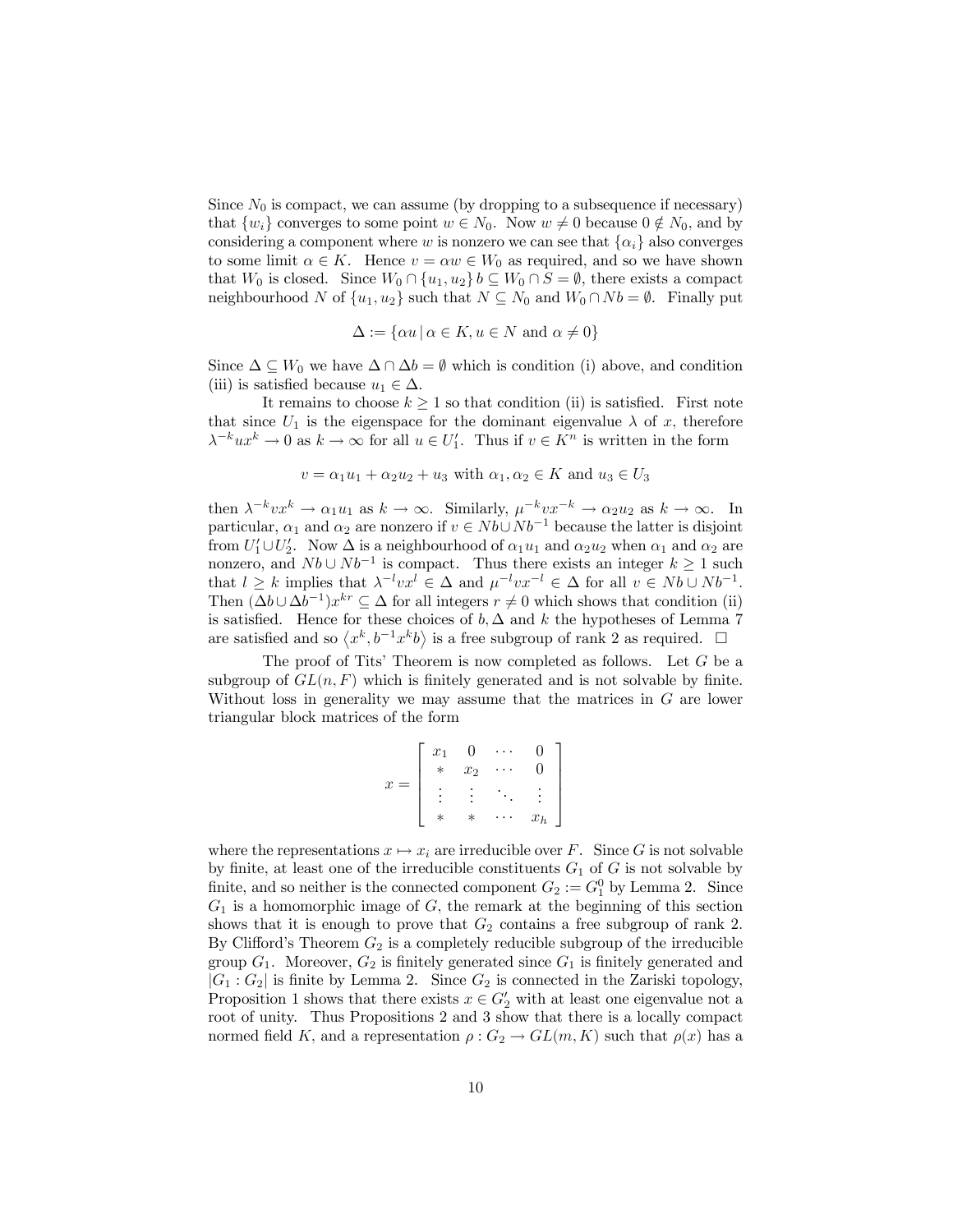dominant eigenvalue, and that  $G_3 := \rho(G_2)$  is Zariski connected. Without loss in generality we may suppose that  $G_3$  is in lower block triangular form where the diagonal blocks correspond to the irreducible constituents of  $G_3$ . Let  $G_4$ denote the irreducible constituent in which  $\rho(x)$  has its dominant eigenvalue. Then  $G_4$  is a continuous homomorphic image of  $G_3$  under the Zariski topology, and so it is also Zariski connected, as well as being irreducible as a linear group. Moreover the degree of  $G_4$  is  $> 1$  since the image of  $\rho(x)$  in  $G_4$  lies in  $G_4'$  and is nontrivial. Now Proposition 4 shows that  $G_4$  contains an element  $x_0$  such that both  $x_0$  and  $x_0^{-1}$  have dominant eigenvalues. Finally Proposition 5 shows that  $G_4$  (and hence G) contains a free subgroup of rank 2.

### 5 References

- 1. S. Bachmuth and H.Y. Mochizuki, "Automorphisms of solvable groups", *Bull. Amer. Math. Soc.* 81 (1975) 420-422.
- 2. J.V. Bondar and P. Milnes, "Amenability: a survey for statistical applications of Hunt-Stein and related conditions on groups", *Z. Wahrsch. Verw. Gebeite* 57 (1981) 103-128.
- 3. J.W.S. Cassels and A. Fröhlich (eds.), Algebraic Number Theory, Academic Press, London, 1967.
- 4. J.D. Dixon, The Structure of Linear Groups, Van Nostrand-Reinhold, London 1971.
- 5. J.D. Dixon, "Free subgroups of linear groups", *in* Lecture Notes in Math. 319 (1973), Springer-Verlag (pp. 45-56)
- 6. L. van den Dries, "Gromov's theorem on groups of polynomial growth and elementary logic", *J. Algebra* 89 (1984) 349-374.
- 7. M.L. Gromov, "Groups of polynomial growth and expanding maps", *Inst. Hautes Études Sci. Publ. Math.* 53 (1981) 53-73.
- 8. B. Hartley, "A conjecture of Bachmuth and Mochizuki on automorphisms of soluble groups", *Canad. J. Math*. 28 (1976) 1302-1310.
- 9. B. Hartley and P.F. Pickel, "Free subgroups in the unit groups of integral group rings", *Canad. J. Math.* 32 (1980) 1342-1352.
- 10. N.V. Ivanov, "Algebraic properties of the Teichmüller modular group" (Russian), *Dokl. Akad. Nauk SSSR* 275 (1984) 786-789.
- 11. S. Lang, Algebra, Addison-Wesley, Reading, Mass., 1965.
- 12. A.I. Lichtman, "On subgroups of the multiplicative group of skew fields", *Proc. Amer. Math. Soc.* 63 (1977) 15-16.